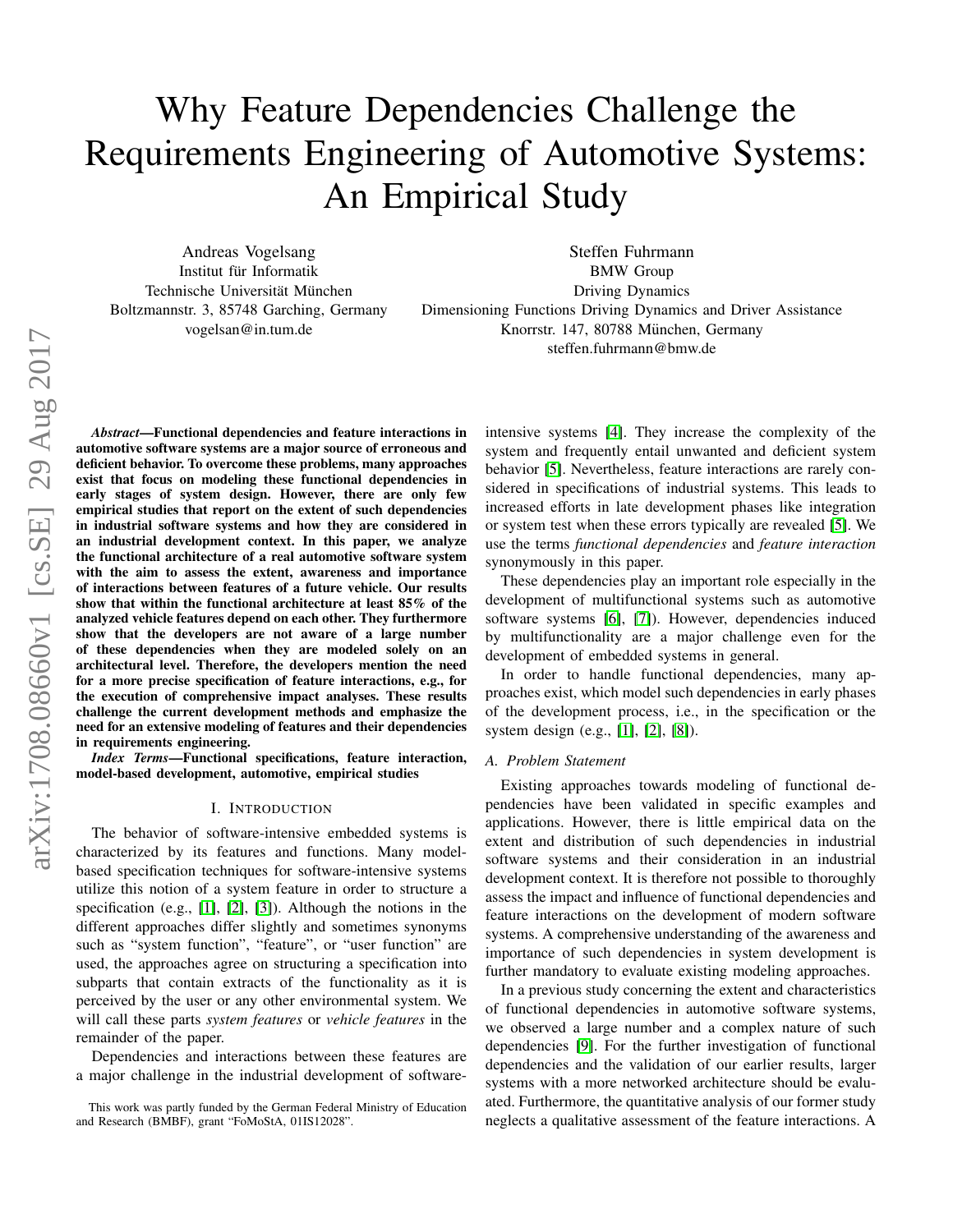qualitative study is thus necessary to discover the impact on development methods and processes.

## *B. Research Objective*

The purpose of our two-phase, sequential mixed methods study is to obtain quantitative results from a sample and then follow up with a few individuals to explore those results in depth. In the first phase, a quantitative research question will address the extent of feature dependencies in a modern automotive software system. We aim at the identification of valuebased dependencies between vehicle features. We therefore extract data flow dependencies from the functional architecture of a software system and assess them concerning their value on a vehicle level. In the second phase, qualitative interviews will be used to probe the awareness of the found dependencies and discover the importance for automotive software developers.

# *C. Contribution*

We analyzed the functional architecture of a real automotive software system in order to contribute

- data on the amount and distribution of functional dependencies between vehicle features,
- an evaluation of how dependencies are considered throughout the automotive development process.

The results of our study motivate the use of more extensive modeling techniques for features and their dependencies.

#### *D. Context*

The study focuses on automotive software systems and was executed at the BMW Group, a German manufacturer of premium automobiles and motorcycles. We analyzed the functional architecture of driving dynamics and driver assistance systems that will be implemented in a future *sports utility vehicle (SUV)*. The functional architecture consists of vehicle features, which are grouped into certain feature groups building a hierarchy of vehicle features. The atomic vehicle features in this hierarchy are realized by a network of logical components that we refer to as leaf functions.

In our context, vehicle features and leaf functions build the central elements for the specification of functional requirements. Subject to their level of detail, requirements must apply either to the definition of a vehicle feature or a leaf function. Dependencies within the functional architecture therefore entail dependencies between functional requirements.

Within the driving dynamics and driver assistance domain, an in-house developed database supports the design and implementation of the functional architecture. Based on this data backbone, a model-based development approach ensures the realization of the functional architecture by program code, sensors and actuators. For the analyses in our study, we used a specific dataset that we extracted from the described data backbone.

## II. RELATED WORK

Except from our previous study [\[9\]](#page-5-8) and to the best of our knowledge, there is no comparable work on empirical data or analyses of realistic automotive or embedded systems with the focus on dependencies between system features. However, there is a lot of work on approaches that try to model or specify such dependencies.

Functional dependencies and feature interactions have been extensively investigated in the telecommunication domain [\[10\]](#page-5-9). Jackson and Zave [\[1\]](#page-5-0) introduced *Distributed Feature Composition (DFC)* as a modular, service-oriented architecture for applications in the telecommunication domain. DFC relies on the notion that a user service request can be composed of a set of smaller features, which are arranged in a *pipesand-filters* architectural style. This architecture is especially designed for modeling interactions between different features.

Classical approaches like UML use cases, activities or sequences [\[11\]](#page-5-10) specify system features more or less in isolation. Dependencies between system features are neglected. This makes it hard to reason about functionality that arises from the interplay of multiple system features.

A well-known specification technique for requirements is the *software cost reduction (SCR)* method [\[8\]](#page-5-7). In SCR, requirements are specified by a set of specification tables. The developers of SCR also noticed that understanding the relationship between different parts of a specification can be difficult, especially for large specifications [\[12\]](#page-5-11). Therefore, a Dependency Graph Browser in their tool displays the dependencies among the variables in a given specification.

#### III. STUDY DESIGN

In this section, we formulate the research questions, describe the study object as well as the data collection and analysis procedures. We conclude with a description of validity procedures.

## *A. Research Questions*

The study examines the amount of functional dependencies in automotive software systems and how dependencies are handled in the development process. We assess the awareness and importance of functional dependencies to justify the application of feature modeling approaches. We structured our study with the help of three research questions.

RQ 1: *What is the overall extent and distribution of dependencies between vehicle features?*

The relevance of functional dependencies can be motivated inter alia by an analysis of the overall number of interactions. We define a dependency between vehicle features as an influence on the behavior of a vehicle feature by the state or data of another vehicle feature.

# RQ 2: *To what extent are developers aware of functional dependencies?*

Developers of automotive systems are not necessarily aware of existing dependencies and interactions. We want to identify existing feature dependencies that are unknown to developers as well as known dependencies that are not represented within the functional architecture and assess them with regard to their plausibility.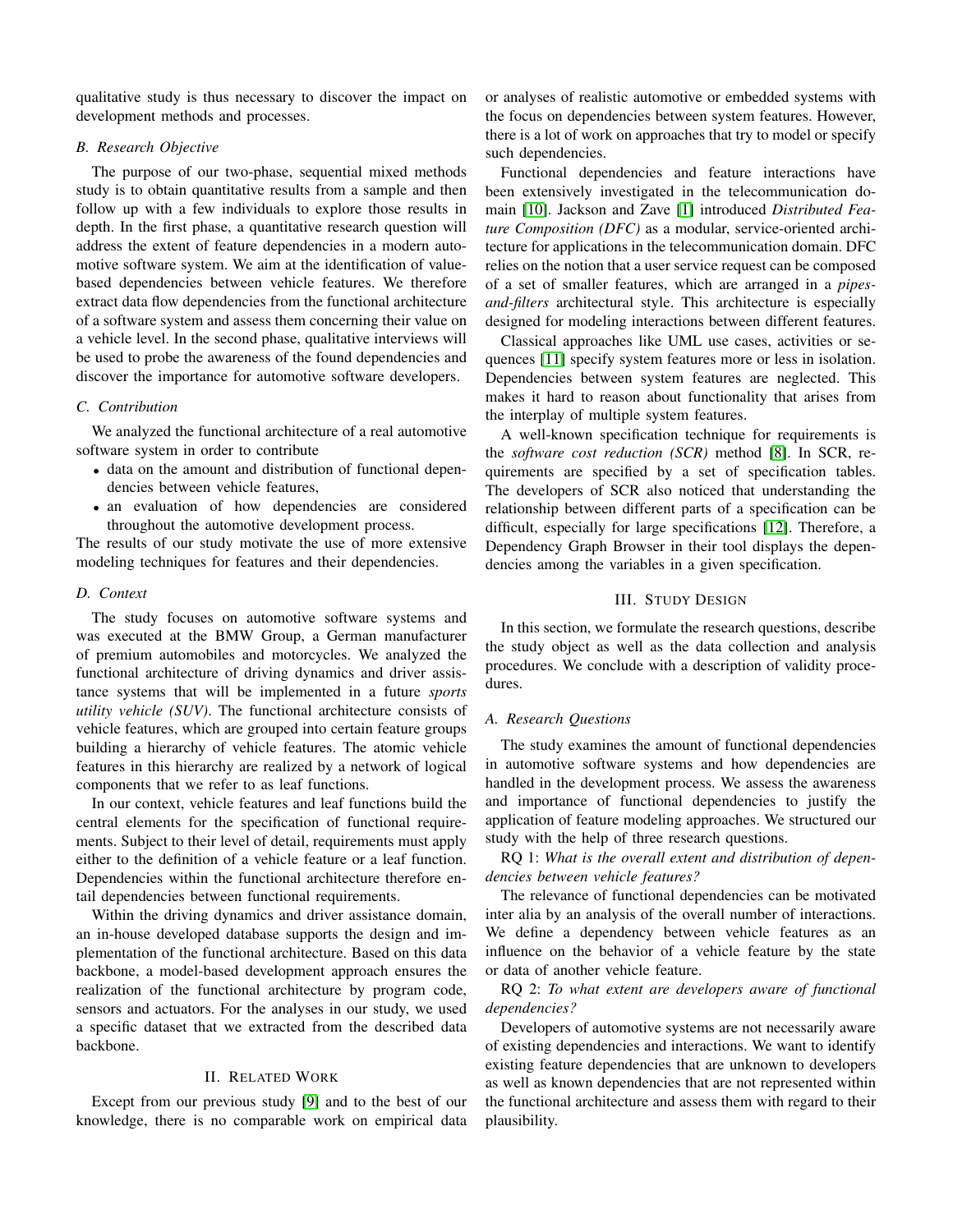

<span id="page-2-0"></span>Fig. 1. The leaf functions (rectangles) are connected by data channels (black arrows) and form a functional architecture of the system (outer rectangle). Vehicle features crosscut this architecture by the set of leaf functions that contribute to their realization (dashed forms).

RQ 3: *How important is a comprehensive understanding of functional dependencies and feature interactions?*

We have to investigate existing feature interactions concerning their importance for the development process and design decisions in order to reason an extensive modeling of feature interactions.

## *B. Study Object*

In our study we analyzed an automotive software system of a future vehicle and especially its functional architecture. Within the functional architecture we focused on the driving dynamics and driver assistance domain. The system comprises 94 vehicle features and a total of 325 leaf functions. Leaf functions may be used for the realization of more than one vehicle feature.

Leaf functions describe the realization/implementation of a vehicle feature in a purely logical fashion, i.e. without any information about the hardware the system runs on. A network of leaf functions describes the steps that are necessary to transform the input data into the desired output data. An example for a system that consists of 3 vehicle features, which are realized by a network of 6 leaf functions is illustrated in Fig. [1.](#page-2-0) The leaf functions are afterwards assigned to specific software components, which execute the behavior of the leaf functions. As a final step, these software components are deployed to a set of electronic computing units.

The relation between a vehicle feature and a leaf function in the context of this study is the following: A vehicle feature is realized by a set of leaf functions that are arranged in a data-flow network. A leaf function can contribute to the realization of a set of vehicle features. Thus, there is an n : m relation between vehicle features and leaf functions. The set of all leaf functions and their connections form the functional architecture of the system. The vehicle features crosscut this architecture by the set of leaf functions that contribute to their realization (see Fig. [1\)](#page-2-0).

#### *C. Data Collection Procedures*

For the reliable acquisition of data, we need a precise definition of what we consider as a dependency between vehicle features. Our initial informal definition states that a



<span id="page-2-1"></span>Fig. 2. The vehicle feature  $VF_2$  depends on the vehicle feature  $VF_1$ , since the leaf function  $LF_1$  (part of  $VF_1$ ) sends values to the leaf function  $LF_4$ (part of  $VF_2$ ). Thus, the behavior of  $VF_2$  depends on data of  $VF_1$ .



<span id="page-2-2"></span>Fig. 3. Vehicle features  $VF_1$  and  $VF_2$  share the leaf function  $LF_3$ . This might indicate a dependency between the vehicle features. However, this cannot be verified without further knowledge about the behavior of  $LF_3$ .

vehicle feature  $VF_1$  depends on another vehicle feature  $VF_2$ if its behavior is influenced not only by its primary inputs but also by the state or data of  $VF_2$ . Therefore, the vehicle features have to communicate with each other. In our study, we distinguish between two different ways of communication between vehicle features.

- 1) A leaf function that is part of one vehicle feature has a communication channel to a leaf function that is part of another vehicle feature (see Fig. [2\)](#page-2-1).
- 2) A leaf function is related to two or more vehicle features, i.e., two or more vehicle features share a leaf function (see Fig. [3\)](#page-2-2).

However, a real dependency between two vehicle features cannot be derived definitely from the shared use of a leaf function. In that case, further knowledge about the concrete behavior of the leaf function is needed in order to identify the possible dependency. In the example of Fig. [3,](#page-2-2) the influence of the data transmitted over the channel  $LF_1 \rightarrow LF_3$  on the data transmitted over the channel  $LF_3 \rightarrow LF_5$  can only be assessed with further knowledge about the behavior of  $LF<sub>3</sub>$ .

As we had no information about the precise behavior of leaf functions in the context of our study, we focused on dependencies of type 1, where a leaf function of one vehicle feature has a communication channel to a leaf function of another vehicle feature.

Based on this definition of a dependency between vehicle features, we can extract a vehicle feature graph from the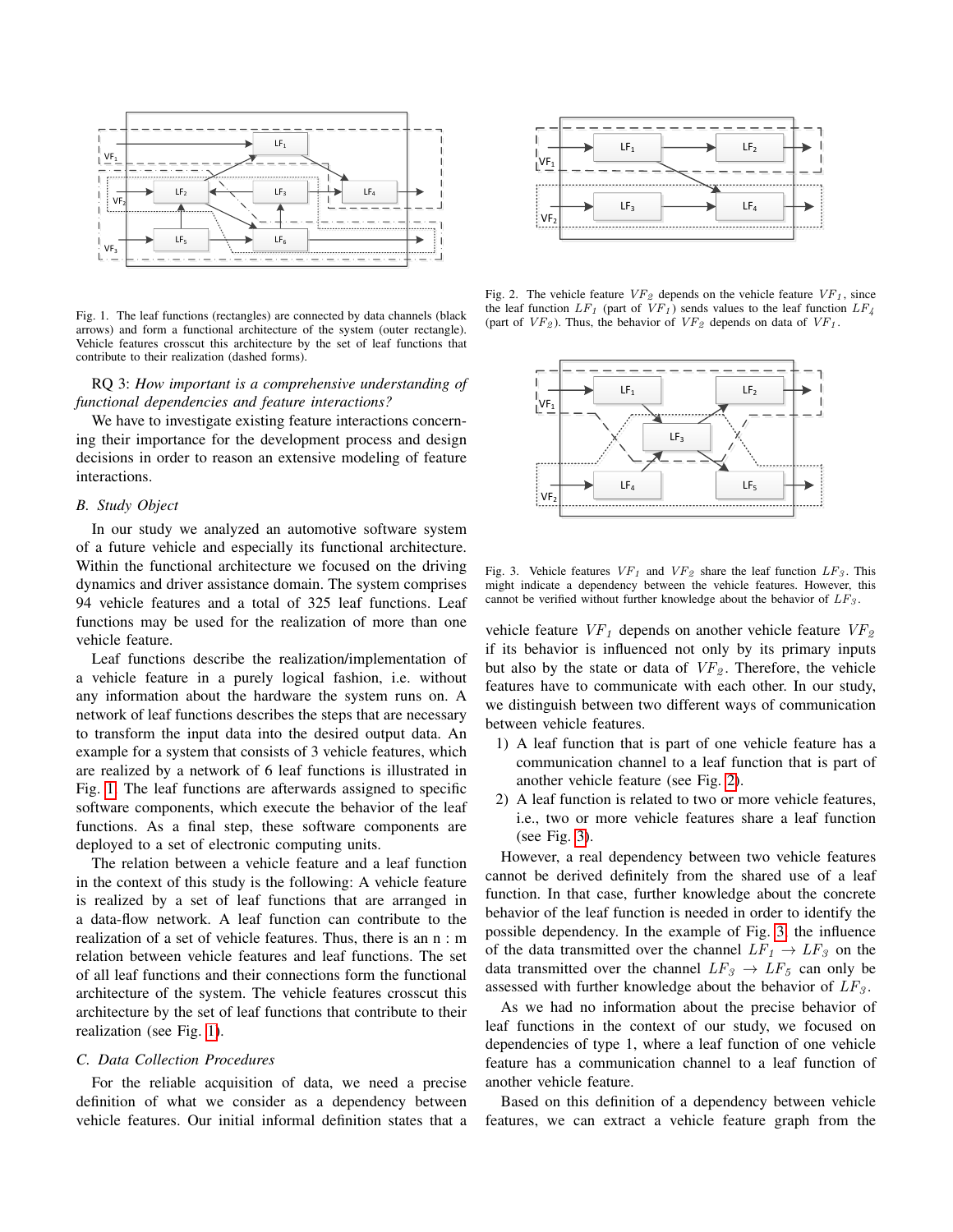

<span id="page-3-0"></span>Fig. 4. The vehicle feature graph extracted from the functional architecture of Fig. [1.](#page-2-0)

functional architecture, where each node is a vehicle feature and a directed edge indicates a dependency between two vehicle features. The resulting vehicle feature graph for the example of Fig. [1](#page-2-0) is illustrated in Fig. [4.](#page-3-0)

In our study, we extracted the vehicle feature graph by means of a simple tool, written in Java. The tool parses an exported data set from the company's data backbone containing a list of features associated with a set of leaf functions. The tool transforms the data into a graph structure, extracts the feature dependencies according to the definition given in this section, and finally outputs a .csv file with the found dependencies. The extraction was performed fully automated and the complexity of the algorithm is quadratic in the number of vehicle features and leaf functions. For the observed system, the extraction took around 3 seconds on a standard laptop.

The second part of our study is based on four interviews with feature experts from the BMW Group, who are involved in the design of the functional architecture.

For RQ 2, we confronted the experts with a sample of feature dependencies from their area of responsibility found by our analysis. We let the experts classify these dependencies into the following categories:

- plausible/implausible: A dependency is considered as *plausible* if the expert finds a functional or physical explanation for this dependency. If the expert has no functional or physical explanation for this dependency, it is considered as *implausible*.
- known/unknown: A dependency is considered as *known* if the expert was aware of this dependency prior to the interview. If the expert was not aware of this dependency prior to the interview, it is considered as *unknown*.

Overall, we discussed 89 feature dependencies in depth.

For RQ 3, each interview transcript was analyzed through a process of coding: breaking up the interviews into smaller coherent units (sentences or paragraphs), and adding codes (representing key characteristics) to these units. For this purpose, we asked the experts for experiences in their work where misconceptions about feature interactions led to errors and increased efforts in the system design. This part of the interview should provide information about the need for an extensive modeling of feature interactions.

## *D. Analysis Procedures*

The procedure for the analysis of the functional architecture varies for the three research questions:

For RQ 1, we analyzed the vehicle feature graph in order to assess the ratio of vehicle features that are dependent on another vehicle feature and to count the number of incoming and outgoing dependencies between vehicle features. We also measured the dependency fan-in and fan-out as well as the PageRank [\[13\]](#page-5-12) for all vehicle features on the vehicle feature graph in order to see whether dependencies are distributed equally or if certain vehicle features are more central than others. Thus, we obtain information about the extent and distribution of functional dependencies in real automotive software systems.

For RQ 2, we counted the number and ratio of dependencies for each combination of category values, leading to a 2x2 matrix with the two categories as dimensions. We especially investigated the ratio of *plausible* feature dependencies as an indicator for the validity of our quantitative study and the ratio of *known* feature dependencies as an indicator for the awareness of feature dependencies in general.

For RQ 3, we developed a coding system with 7 codes structured into 3 categories. We assigned these codes to the units of the interviews. Only codes that appeared in more than one interview were considered for the study results.

#### *E. Validity Procedures*

We analyzed the system under investigation at a final stage of the development process where it was already subject to several architectural reviews and testing procedures. Therefore, errors and misconceptions in the functional architecture can nearly be ruled out. However, our analyses show that vehicle features might differ in the way how they are modeled within the functional architecture. To ensure validity we presented and discussed the results with feature experts at the BMW Group, who assessed the found dependencies concerning their plausibility. The evaluation of RQ 2 and RQ 3 is based on semi-formal interviews with feature experts from the BMW Group. In order to get representative results from the interview partners we selected one expert from each area within the domain of driving dynamics and driver assistance. These areas are: lateral, longitudinal and vertical dynamics as well as driver assistance features. The experts were responsible for a number of 12–46 features.

# IV. STUDY RESULTS

In this section the results of the study are presented. They are structured according to the defined research questions.

# *A. Extent and Distribution of Dependencies (RQ 1)*

Analyzing the vehicle feature graph, we found 1,451 dependencies between the 94 vehicle features. Only 9 out of the 94 vehicle features were completely independent from any other vehicle feature. 81 vehicle features were dependent on another vehicle feature (i.e., had incoming dependencies) and 72 vehicle features had an influence on another vehicle feature (i.e., had outgoing dependencies). Table [I](#page-4-0) summarizes these results. There were 234 different logical signals that caused the dependencies.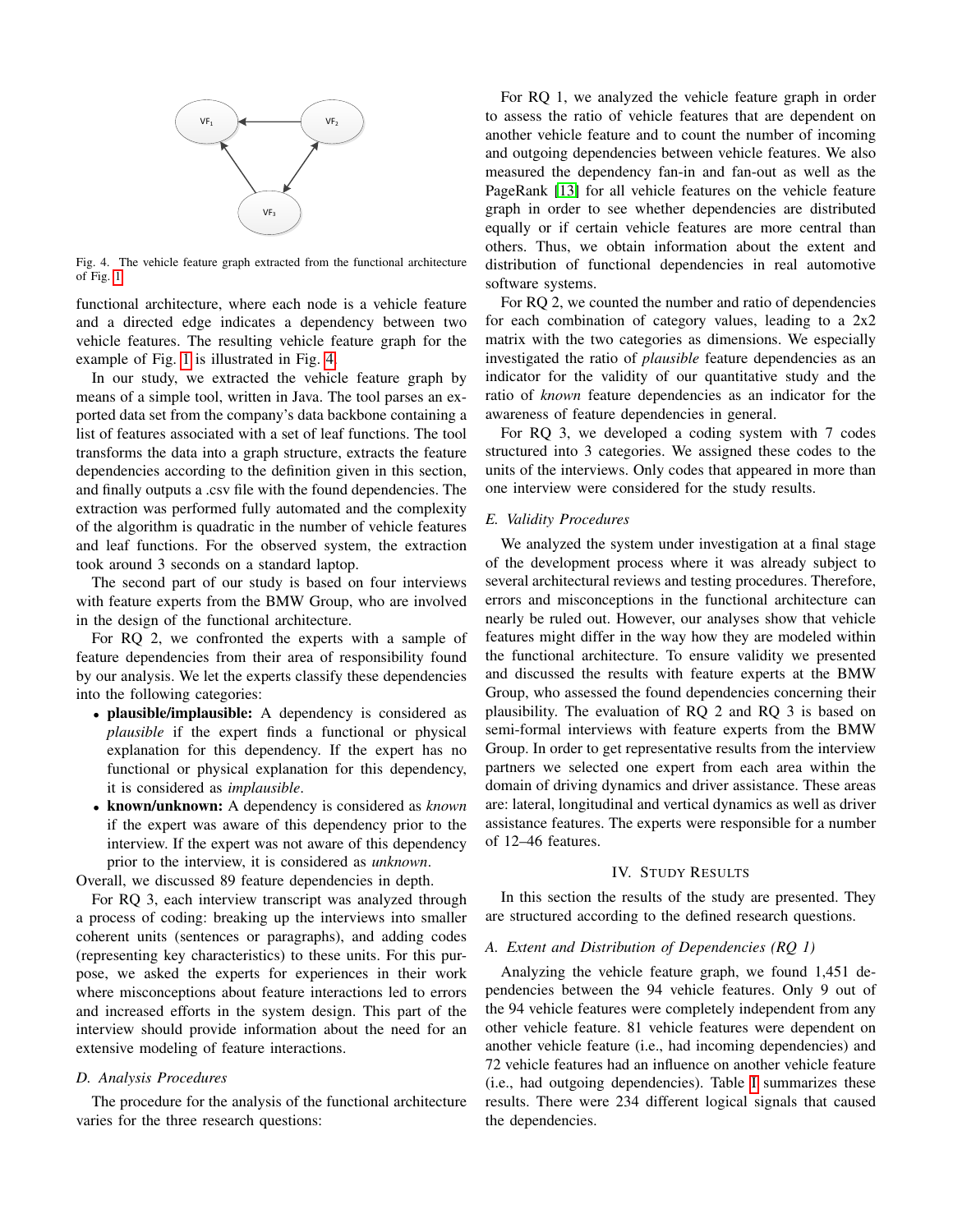TABLE I EXTENT OF DEPENDENCIES IN THE VEHICLE FEATURE GRAPH

<span id="page-4-0"></span>

|                                             | <b>Number</b> | Ratio |
|---------------------------------------------|---------------|-------|
| all VFs                                     | 94            | 100%  |
| VFs with incoming dependencies              | 81            | 86.2% |
| VFs with outgoing dependencies              | 72            | 76.6% |
| VFs with incoming and outgoing dependencies | 68            | 72.3% |
| VFs without dependencies                    | Q             | 9.6%  |

<span id="page-4-1"></span>TABLE II DISTRIBUTION OF DEPENDENCIES IN THE VEHICLE FEATURE GRAPH

|                | <b>Dependencies</b><br>(Ingoing) | <b>Dependencies</b><br>(Outgoing) | PageRank |
|----------------|----------------------------------|-----------------------------------|----------|
| <b>Maximum</b> |                                  | 53                                | 5.81%    |
| Median         |                                  |                                   | 0.72%    |
| Minimum        |                                  |                                   | 0.28%    |



<span id="page-4-2"></span>Fig. 5. Vehicle Features and their dependencies visualized as an Edge Bundle View. The outer ring represents the hierarchy of vehicle features. Each dot on the inside of the outer ring is an atomic vehicle feature. The lines indicate a dependency between two features.

The distribution of the dependencies shows that dependencies between vehicle features are distributed all over the system. However, there are some vehicle features that are more central in the sense that they have a large number of dependencies to other vehicle features. Table [II](#page-4-1) shows that a vehicle feature depends on up to 48 other vehicle features, whereas on the other side vehicle features have a maximum of 53 other vehicle features that they influence, which accounts for 56% of the system features. Most of the features have at least 3 features they depend on and have at least 11 features they influence. The computation of the PageRank [\[13\]](#page-5-12) gives an idea about the "importance" of single vehicle features and deviates by a factor of almost 20. This intermeshed structure becomes particularly visible when illustrating the dependencies as an Edge Bundle View [\[14\]](#page-5-13) (see Fig. [5\)](#page-4-2).

## *B. Awareness of Dependencies (RQ 2)*

Table [III](#page-4-3) summarizes the results of the expert interviews that we conducted in order to assess the plausibility and awareness of the analyzed feature dependencies.

<span id="page-4-3"></span>TABLE III PLAUSIBILITY AND AWARENESS OF THE ANALYZED FEATURE DEPENDENCIES (N=100)

|             | known | unknown | sum   |
|-------------|-------|---------|-------|
| plausible   | 41.0% | 48.0%   | 89.0% |
| implausible | 1.0%  | 10.0%   | 11.0% |
| sum         | 42.0% | 58.0%   | 100%  |

The results indicate that our analysis produced reasonable results as only 11% of the examined feature dependencies were considered as *implausible*, i.e., the dependencies were a result of our analysis but the experts considered them as not correct or at least they were not able to give account of them. Of the 100 feature dependencies that we examined, 42% were known to the experts and 58% were unknown. Most of the feature dependencies that we examined were considered as unknown but plausible, i.e., the experts were not aware of the dependency between the features but when examining the affected signals and leaf functions they found reasonable explanations for them. One examined dependency was considered as known and implausible as the expert were aware of it but had no explanation why this dependency exists.

#### *C. Importance of Dependencies (RQ 3)*

Our interviews reveal that the knowledge about feature dependencies is especially important for impact analyses on features and signals. The experts for example mentioned: "Feature dependencies are important for the assessment of the complexity, especially when considering the impact of errors" and "It is important to know who uses the signals that features in my responsibility provide". However, the interviews also revealed several problems in the elicitation and revelation of these dependencies. Two main reasons for that are incomplete documentation and dependencies that arise from architectural decisions. The experts said: "Many dependencies arise from specific local signals that are provided by a central leaf function and used by a lot of features" and "Dependencies" between features that are known to function correctly together are not explicitly documented". As a major potential benefit of a rigorous documentation of feature dependencies, the experts named the precise tracing of logical signals and architectural decision to requirements. They said: "Tracing links between requirements and architectural decisions would be very useful" and "A back-link from logical signals to the requirements that caused them would be beneficial".

# V. DISCUSSION

#### *A. Threats to Validity*

A threat to the internal validity is the fact that the analyzed model is already a realization/implementation of the system features. Dependencies might thus be a consequence of a design decision made by a developer and not an integral part of the system features itself. Another threat pertains to the definition of dependency as given in this paper. Besides the explicitly modeled dependencies that are in the focus of